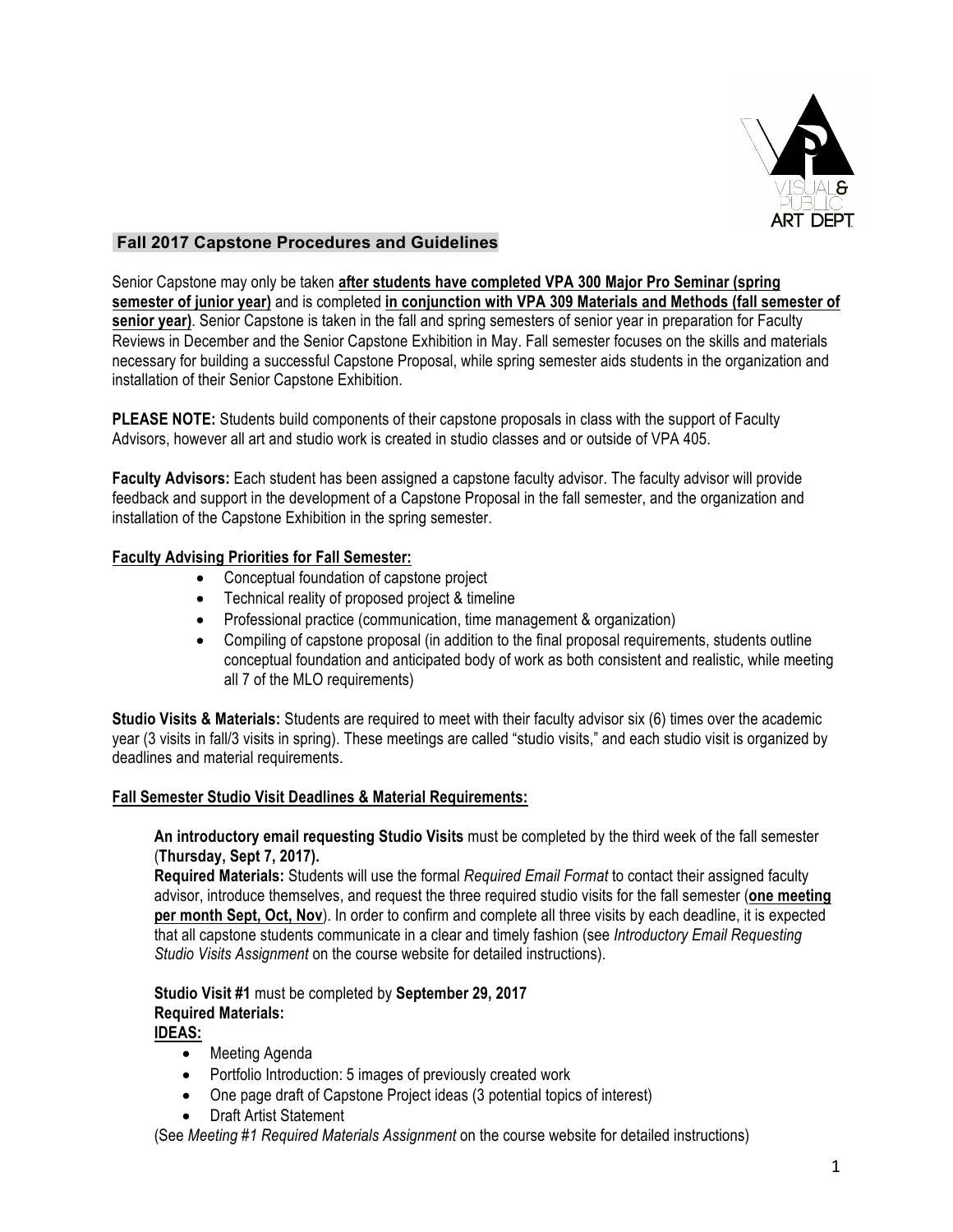

**Studio Visit #2** Must be completed by **October 27, 2017 Required Materials: RESEARCH:**

- Meeting Agenda
- MLO Project Map
- 4-6 pages of sketches
- Draft Thesis (in progress at time of studio visit)

(See *Meeting #2 Required Materials Assignment* on the course website for detailed instructions and specific material deadlines).

**Studio Visit #3** Must be completed by **November 30, 2017 Required Materials: DRAFT PROPOSAL:**

- Meeting Agenda
- Digital layout
- Example of work that will be created for project
- Updated MLO Project Map
- Draft Proposal Timeline
- Artist Statement
- Updated Thesis

(See *Meeting #3 Required Materials Assignment* on the course website for detailed instructions and specific material deadlines).

\*Failure to complete the required material assignments for studio visits will result in course failure.

### **Faculty Review**

Faculty Reviews will take place Dec 11 & 12, 2017 of Assessment Week.

#### **Students:**

- Students will receive their presentation timeslots one-week prior to faculty reviews.
- Students are required to turn in the digital portion of their presentations no later than Thursday, December 7, 2017.
- The capstone instructor will preload all presentations for faculty reviews, submission made after December 7, 2017 will not be accepted.
- Formal Capstone Proposals will include: Digital layout of proposed project, an example of at least one artwork made specifically for proposed capstone project, MLO Project Map, proposed timeline, presentation of research, and hardcopy of artist statement and draft thesis.
- In order to pass capstone review, a student must meet all 7 MLO's.
- Students must pass faculty review in order to continue on into VPA 405: Senior Capstone spring semester.

### **Faculty:**

• The Capstone Committee is comprised of VPA faculty.